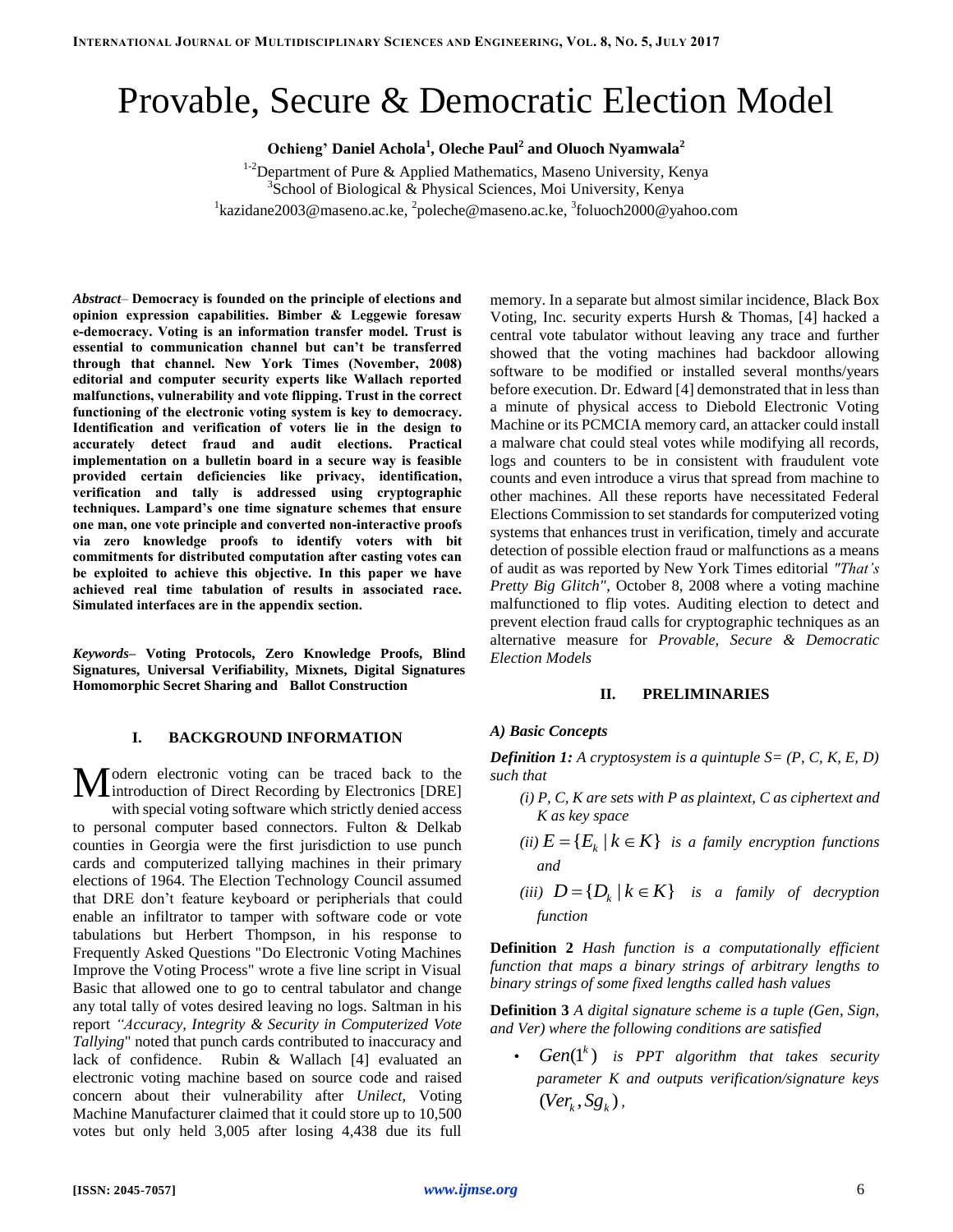- **•** Sign<sub>Sgk</sub> (*m*) is a PPT algorithm that takes signature  $s$ *cheme*  $(Sg_k)$  *a message m and outputs a signature* σ
- $Ver_{vk}(m, \sigma)$  *is a PPT algorithm taking as input verification key (vk) a message m and a signature and outputs a bit*  $b \in \{0,1\}$

**Definition 4** *Mixnets are cryptographic alternative to anonymous channels with several linked servers that take batch of encrypted votes randomizes it before outputting a batch of permuted messages such that input and output messages are unlink-able. These mixnets in large scale elections has the property of universal verifiability*

**Definition 5** *El Gamal scheme encrypted as* 

$$
c = (\alpha_1, \alpha_2) = (g^r, p, y^r)
$$

# **III. OBJECTIVES**

In this paper, we

- (i) Model a provable, secure and verifiable Hybrid democratic election protocol.
- (ii) Simulate an electoral process

# **IV. MODEL**

# *A) Provable Secure Models*

Voting system is an information transfer model. Information is uncertain in nature yet voting is deterministic. Trust is essential to communication channel but can't be transferred using that channel. Elections can be secured over networks through cryptographic techniques. Mixnet is one such secure cryptographic election schemes over networks. Using Chaum's, [8] Mixnet to provide anonymity for group of senders who submits encrypted vote. Voting takes long hours and requires stringent correctness with appropriate mixing inputs that might not alter them.

Sako & Killian, [16] partial decryption  
Given 
$$
c = (\alpha, \beta)
$$
, PartialDec(c) =  $(\alpha, \beta)$   
yields

$$
\frac{\beta}{\beta} = \alpha^{x_i}, \ \mathbf{x}_i \text{ the mix server } \lambda
$$

the mix server proves that  $g, y, \alpha, \frac{\beta}{\beta}$ forms a DDH

Decision Diffie – Hellman problem implying that<br> $log_2(y) = log_2(\beta)$  mod n

$$
\log_g(y) = \log_a\left(\frac{\beta}{\beta}\right) \text{ mod } p
$$

For batch proof of knowledge of randomization values, we consider a permutation  $\pi$  and a randomization  $r_j$  used by a given mix server to generate another permutation  $\phi$  and lists the new randomization values  $(t_j)$ . Performing re-encryption and shuffling according to the new parameters to yield secondary shuffle outputs. The verifying Election Authority  $VA_j$  challenges the mix server to reveal either  $(\phi, t_j)$  which

proves that the second mixing was done by

$$
\phi \text{ o } \pi, r_j - t_j
$$

Wakaha et al, [20] noted that if not more than half of the mix-server aborts, they can be excluded from the anomization process dynamically to continue mixing by use of re-encrypt-decrypt mixnet design and adding homomorphic cryptosystem. For a fault tolerance, we employ secret sharing of the decryption server keys. We independently verify Mix servers independent of their numbers, by Shuffling or Decryption as shown by the work of Abe, [1] Mix servers perform secondary mixing to reveal secondary randomization values and permutations simultaneously using commitment scheme. The verifying Election Authority *VA<sup>j</sup>* further challenges the difference between primary and secondary mixes to obtain the difference in sequence. With a modified threshold El Gamal decryption, shareholders coordinate their action to reduce verifiers work. The Mix servers with a quorum build up and in turn decryption factors for each El Gamal mixnet outputs

$$
c_{i,j} = (\alpha_j, \beta_j)
$$

The Mixnet  $(M_1)$  produces

$$
\gamma_{j,1} = \alpha_j^{x_1, L_1}
$$

Where  $x_1$  a private is key and  $L_1$  is the Lagrange interpolation factor. The Mixnet  $M_i$  then produces

$$
\gamma_{1,2} = \gamma_j, 1 \alpha_j^{x_1, L_2} \dots
$$

Until a quorum of mix servers effectively produce  $\gamma_i = \alpha^x$  $\gamma_j = \alpha$ which can be used to decrypt  $c_{i,j}$  By using Schnorr identification protocol on inputting re-randomization value given two El Gamal ciphertext

$$
c = (\alpha, \beta)
$$
 and  $c' = RE(c', \gamma) = \alpha', \beta'$ 

Also for a random *z*

$$
G = gy^{z} \text{ and } Y = \left(\frac{\alpha'}{\alpha}\right) \left(\frac{\beta'}{\beta}\right)
$$

we note that  $\gamma = G^y$  anyone who knows  $\gamma$  can perform Schnorr Signature using the public key  $(\xi, \gamma)$ . Considering a single mix server  $M_i$  with inputs  $(\alpha_j, \beta_j)$  that outputs  $(\alpha', \beta')$  and with properties of  $(m \times n)$  permutation matrix  $A_{j,j'}$  with elements  $Z_q$  we have

$$
P_{j,j'} = \sum_{i=1}^n A_{i,j} A_{i,j'}
$$

Effectively the dot products of the column j and j' and considering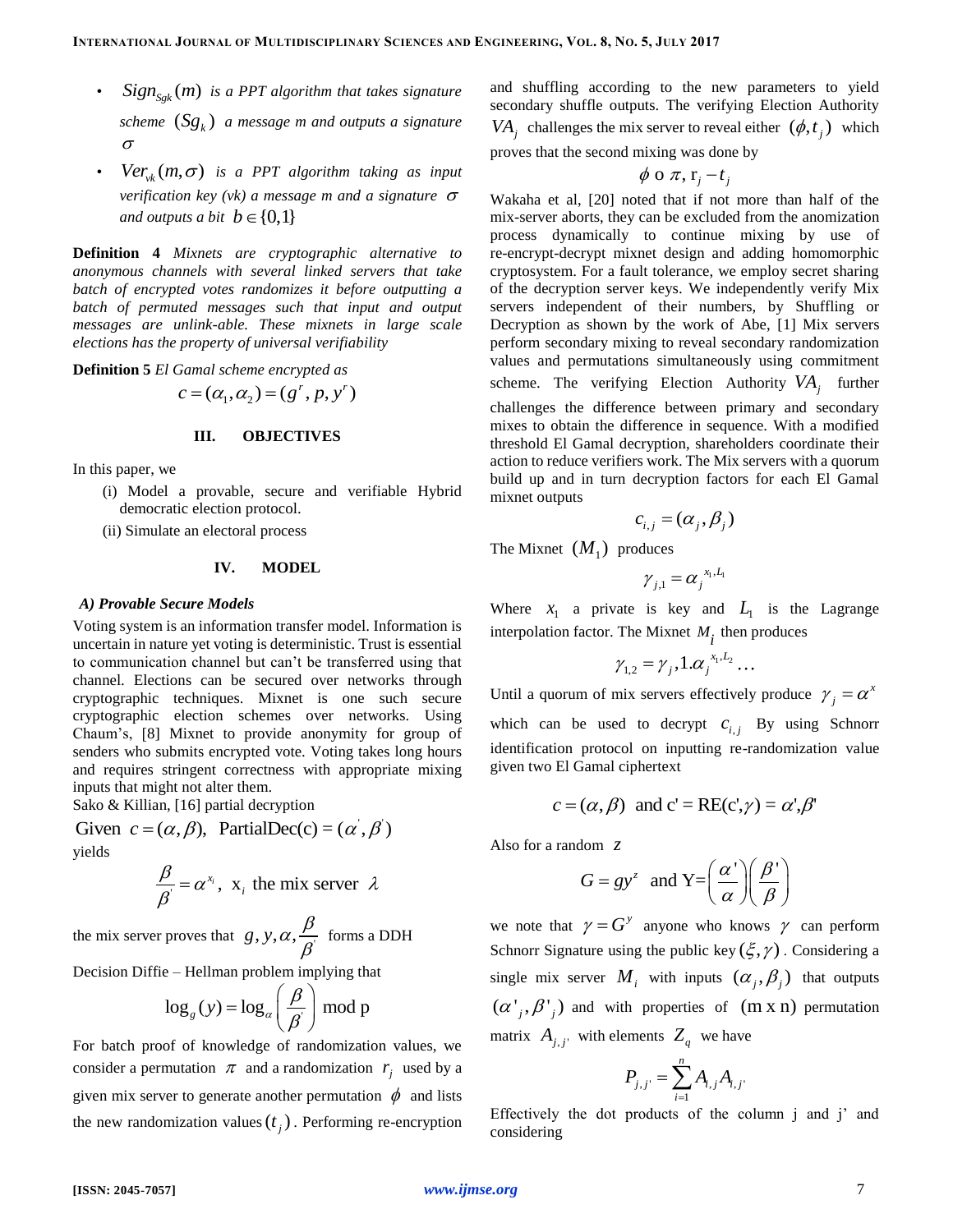$$
P_{j,j',j''} = \sum_{i=1}^{n} A_{i,j} A_{i,j'} A_{i,j''}
$$

*A ij* is a permutation matrix iff

$$
P_{jj'} = \begin{cases} 1, & \text{if: } j=j' \\ 0, & \text{otherwise} \end{cases}
$$

$$
P_{jj'j''} = \begin{cases} 1, & \text{if: } j=j' = j''\\ 0, & \text{otherwise} \end{cases}
$$

And by Furukawa-Saka, the proof decomposes the action of re-encrypting mix server as

$$
(\alpha_j, \beta_j) = \left( g^{r_{\pi(j)}} \prod_{i=0}^{N-1} \alpha^{A_{i,j}}, y^{r_j} \prod_{i=0}^{N-1} \beta_i^{A_{i,j}} \right)
$$

With Neff's, [] fastest, fully private universally verifiable Mixnet shuffle proof in decomposing mix servers  $M_i$  with inputs *j* and some permutation  $\pi$ 

$$
(\alpha_j, \beta_j) = (g^{r_{\pi}} \alpha_j, y^{s\pi(j)} \beta_j)
$$

The correct shuffling value occurs when  $r = s$ . By letting a vector  $(T_i) = \log_g T_i$  of k elements and another vector  $(U_i) = \log_g U_i$  all elements of q-order subgroup of  $Z_q$ with a chosen generator *g*. Given public input  $(T_i)(U_i)r$ and corresponding private inputs  $(t_i, u_i)$ ,  $\gamma$  and a permutation  $\pi$  and which proves that  $U_i = T_i \pi$  and given a challenge  $\omega \in Z_q$  from the verifier, the protocol calls equal exponents on 2k public inputs and letting  $U_i = \gamma t_i \pi$  run equal exponents effectively demonstrate that

$$
\gamma^k \prod_{i=0}^{k-1} (t_i + \omega) = \prod_{i=0}^{k-1} (u_i + \omega \gamma)
$$

This effectively evaluates two polynomials at random point  $\omega$ . If the two evaluations are equal with overwhelming probability, then the polynomials are equal and there exist a permutation  $\pi$  such that

$$
U_i = \gamma t_i \pi
$$

If the mix server outputs  $(\alpha^{\prime}, \beta^{\prime})$  the prover and the verifying Authority engages the protocol to generate a random vector  $T_j$  and a random value  $r \in \lt g >$  such that the prover demonstrate the knowledge of

$$
R = \sum_{j=1}^{N} r_j, t_j
$$

By Jacobson's, [] practical mix and because of flash mixing reliability on repeated robustness. Considering an El Gamal

$$
c = (\alpha, \beta) = (g^r, m, \gamma^r)
$$

Blinded by exponent  $\delta$  to yield

$$
(\alpha^{\delta}, \beta^{\delta}) = (g^{r\delta}, m^{\delta}, \gamma^{r\delta})
$$

The mix server safely decrypts resulting ciphertext without shuffling as the outputs are blinded and jointly cooperates to un-blind the resulting plain text while shuffling and by repeated robustness a final proof of correct exponentiation by zero knowledge proof. Further usage of El Gamal re encryption as a fall back whenever error is detected and checking correctness by using layers of encryption as universally verifiable fast Mixnet for honest players. We encrypt the first message as

$$
c = \varepsilon(m,r) = (\alpha,\beta) = (g^r,m,\gamma^r)
$$

And hashing *c* cryptographically all elements encrypted in the second layer

layer

\n
$$
\phi = (d_1, d_2, d_3) = (\varepsilon(\alpha, r), \varepsilon(\beta, s), \varepsilon(H(\alpha, \beta), t))
$$

However a significant blow to optimized technique of repeated robustness and double enveloping like malicious mix server and cancels the effects of mixing. This results in the production of equation of both inputs and outputs rather than knowledge of specific permutations. For semantic security of intermediate ciphertext, a delayed decision is recommended.

# *B) Our Model*

Let  $A_1, \dots, A_n$  be *n* election authorities and  $v_1, \dots, v_m$  be *M* voters participating in a multi-hierarchical election. Assuming no collusion of fewer than *t* authorities can reveal an individual vote  $t(1,n)$ . Incorporating a digital time signature  $\sigma$  a mechanism that postpones decision on what to vote until the election is completed. We construct ballots as follows:

#### *C) Ballot Construction*

Each voter  $v_i$  encrypts his vote  $b_i \in \{-1,1\}$  Voter chooses

 $\mathbf{b}_i$  randomly from  $\{\square -1, 1\}$  and computes the ballot

$$
B_i = g^{\alpha_i} h^{b_i}
$$

is randomly chosen from  $Z_q$ . Voter computes proof  $B_i$  to determine the polynomials  $G_i$  and  $H_i$ 

$$
G_i(x) = \alpha_i + \alpha_{i,1}(x) + \dots + \alpha_{i,t-1}(x)^{t-1}
$$
  

$$
H_i(x) = \beta_i + \beta_{i,1}(x) + \dots + \beta_{i,t-1}(x)^{t-1}
$$

For these coefficients, voters computes commitments  $B_{i,1} = g^{\alpha_{i,1}} h^{b_{i,1}}$  and posts  $B_i$  (Proof of  $B_{i,1},...,B_{i,t-1}$ ) to bulletin board. All participants verify whether ballot  $\beta_i$  is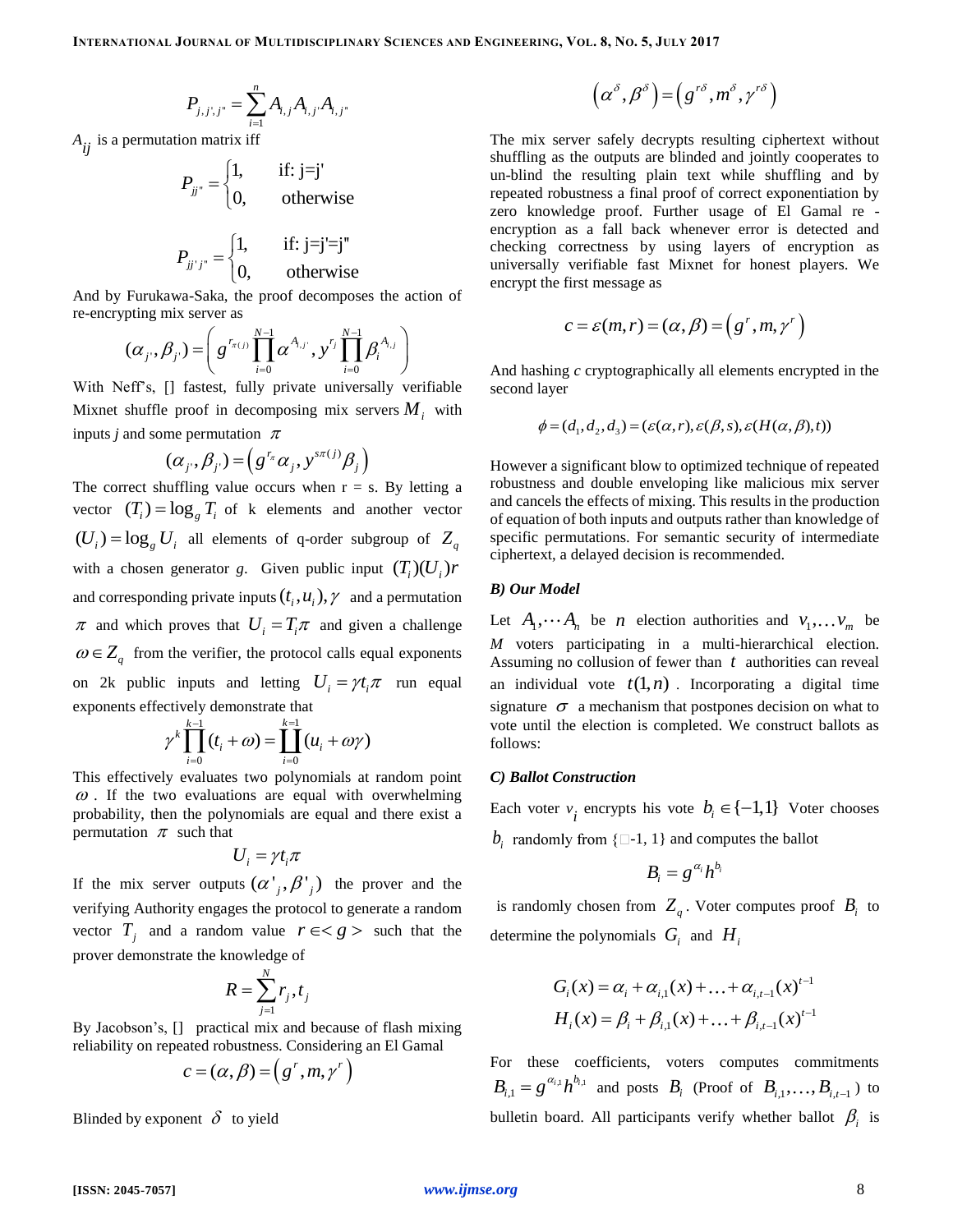correctly formed by checking proof  $\beta_i$  Voter sends respective shares  $(a_{i,j}, b_{i,j}) = (G_i(j), H_i(j))$  to authority *Aj* using a private channel. Each Authority checks received share  $(a_{i,j}, b_{i,j})$  to verify that

$$
g^{\alpha_i}h^{\beta_j}=B_i\prod_{i=1}^{t-1}B^j_{i,1}
$$

We use Lampard's one-time digital signature scheme to ensure that voters only vote once, hence avoiding multiple or duplication of votes

# *C) Voter Identification*

A reliable identity management system is critical component in applications that render services to only legitimate enrolled users with an overarching task of verifying an individual's identity. Surrogate representations like passwords (knowledge based systems) and identity cards mechanism (token based systems) can be lost, shared or stolen thereby undermining the intended security. Even though biometrics offers natural and reliable solutions to certain aspects of identity management by utilizing fully/semi-automated schemes that recognize individuals based on their inherent physical cum behavioral characteristics. The advent of digital processing and improved sensing technology coupled with significant advances in statistical pattern recognition that can extract salient features sets and compares it with those stored in the data base but still has shortcomings arising from construction of fake fingerprint from gummy clone, Trojan horse scanners that can extract features stored data. In this paper we have proposed a hybrid (dual) identification incorporating both cryptographic techniques like one way hash functions, digital signatures, and protocols like interactive proof systems that can be converted to non-interactive proof systems via zero knowledge proofs. We approximate ridge pattern in local area of the finger using cosine wave

$$
w(x, y) = A\cos[2\pi f_o(x\cos\theta + y\sin\theta)]
$$
 (1)  
where 
$$
\begin{cases} A, \text{ Amplitude} \\ f_0, \text{ Frequency} \\ \theta, \text{ Orientation of cosine wave} \end{cases}
$$

We compute the 2D Fourier Transform of cosine wave. Letting (u, v) denote the location of maximum magnitude then, cosine

 $\overline{ }$ 

 $\hat{A} = | w(\hat{u}, \hat{v}) |$ 

 $w(\hat{u}, \hat{v})$ 

wave parameters are

$$
\begin{cases}\n\hat{\mathbf{A}} = |w(\hat{u}, \hat{v})| \\
\hat{\mathbf{\Theta}} = \arctan \frac{\hat{u}}{\hat{v}} \\
\hat{f}_0 = \sqrt{\hat{u}^2 + \hat{v}^2}\n\end{cases}
$$

and since the ridge pattern is not exact cosine wave, we use Fast Fourier Transform (FFT) to compute its 2D Fourier Transform which contains a pair of blurred impulses that can be smoothen the orientation of the fingerprints using low pass

filters like Gaussian filters in the interval of  $[0, \pi]$ . Using Poincare Indexing Method we compute cumulative change of orientation of any neighbour of a pixel

$$
P.I = \frac{1}{\pi} \delta \left( O[(i+1)_{\text{mod}8}] - O[i] \right)
$$
(2)  
Where  $\delta(\theta) = \begin{cases} \theta \pi, & \text{if } \theta > \frac{\pi}{2} \\ \theta, & \text{if } -\frac{\pi}{2} \le \theta \le \frac{\pi}{2} \\ \theta + \pi, & \text{if } \theta < \frac{\pi}{2} \end{cases}$ 

Poincare Index of a pixel corresponding to a singular point can either be 0-Non Singular, 1-Loop, 1-Delta and 2-Whorl (Combination of two adjacent loops). By assigning the direction of singular points by rotating reference orientation field as

$$
RO_{loop}(x, y) = \frac{1}{2} \arctan\left(\frac{x}{y}\right) + \alpha
$$
 (3)

$$
RO_{delta}(x, y) = -\frac{1}{2} \arctan\left(\frac{x}{y}\right) + \alpha
$$
 (4)

rotating the orientation field by  $\Box$  we obtain the following orientation fields

$$
RO_{loop}(x, y, \alpha) = \frac{\theta - \alpha}{2} + \alpha
$$
 (5)

$$
RO_{delta}(x, y, \alpha) = -\frac{\theta + \alpha}{2} + \alpha
$$
 (6)

### *D) Verification*

Verification of the signature  $\sigma = (b, e)$  of the signed message  $m, \sigma$  is achieved by computing

$$
c_i := b_j^2 \prod_{i=1}^t x_i^{e_j}, \qquad 1 \le j \le k
$$

and accepts iff  $e = h(m | c_1 |, \ldots | c_t |)$ 

**Remark 1** *Key size t|n| and signature size k (t+|n|) is secure in random oracle model under the assumption that the hash function is truly random function*

#### *E) Vote Casting*

Because of the zero knowledge interactive proofs of bit commitments and in particular electronic voting distributed computation, usage of holomorphic commitment scheme is appropriate. Assuming n voters  $v_1, \ldots, v_n$  and only that yes/no are possible with a trusted center  $T$  computing the election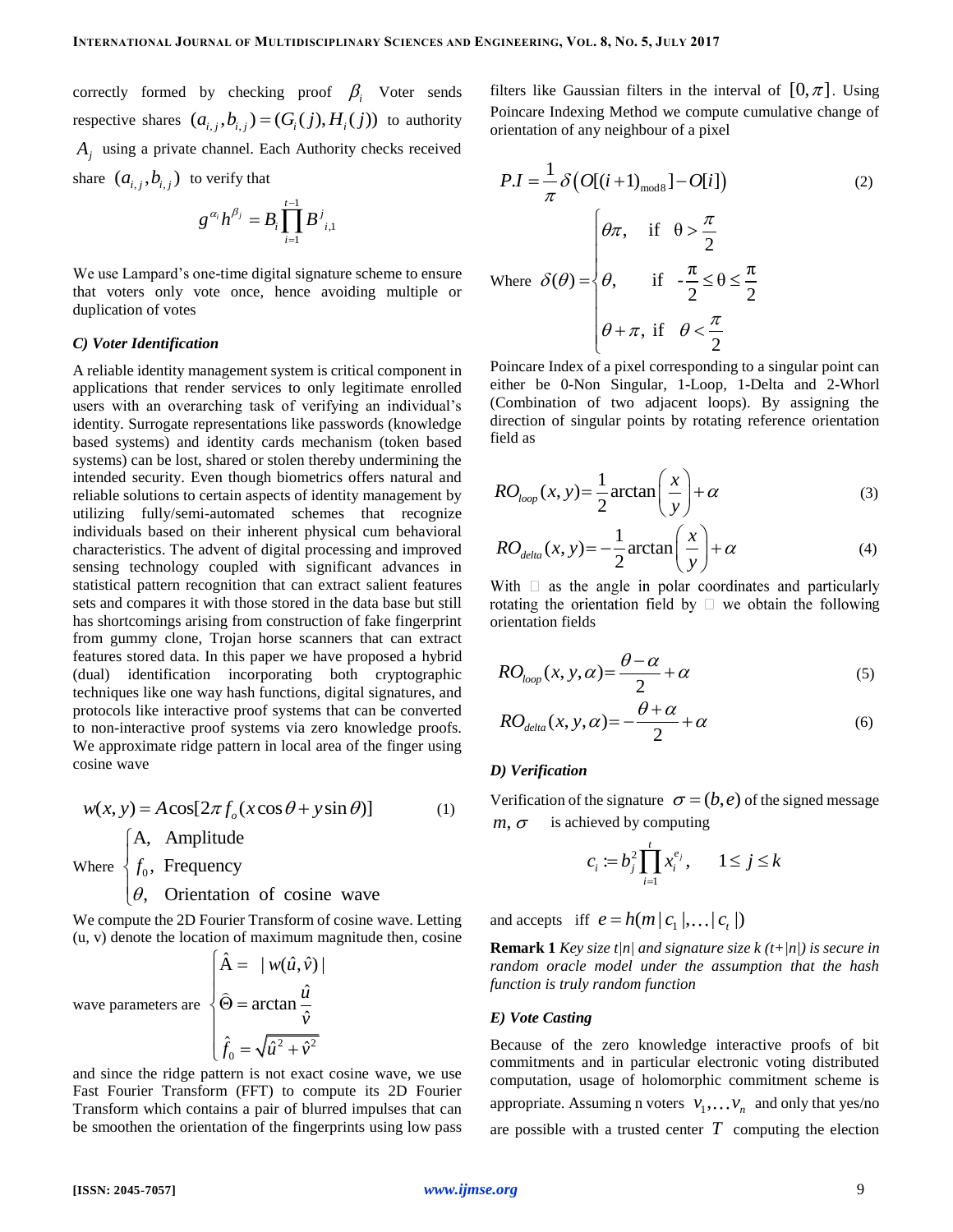outcome. For a dishonest trusted center  $T^*$  it can determine each voters vote. Letting  $E_T$  and  $D_T$  be El Gamal encryption and decryption functions for trusted center T. Voter  $v_i$  chooses  $m \in (0,1)$  at random  $r_i \in \{0, ..., q-1\}$ and computes  $c := Com(r_i, m)$  which is broadcasted to the public while sending  $E_T(g^{r_i})$  to the trusted center T that decrypts with the following algorithm

$$
D_T(\prod_{i=1}^n E_T(g^{r_i})) = \prod_{i=1}^n g^{r_i} = g^r, \quad r = \sum_{i=1}^n r_i
$$

Everybody can publicly compute result *s* from known commitment

 $i=1,...,n$  and  $g<sup>r</sup>$ *i c*

$$
v^s = g^{-r} \prod_{i=1}^n c_i
$$
 with  $s := \sum_{i=1}^n m_i$ 

Therefore a voter  $v_i$  simply posts  $s_i \in \{-1,1\}$  such that  $v_i = b_i s_i$  which is the designated vote. A bit string specific to a voter  $V_i$  is included in the input to a hash function H in the proof of the ballot  $B_i$  for prevention of vote duplication.

#### *F) Vote Tallying*

(i) Each authority  $A_j$  post the sum

$$
S_j = \sum_{i=1}^m a_{i,j} s_i
$$

and the sub tally

$$
T_j = \sum_{i=1}^m b_{i,j} s_i
$$

(ii)Each tallier checks the share  $(S_j, T_j)$  by  $A_j$  to verify that

*i*

$$
g^{S_i}h^{T_j} = \prod_{i=1}^m \left(B_i \prod_{i=1}^{t-1} B_{i,j}^{j^*}\right)^{s_i}
$$

From *t* pairs  $(S_j, T_j)$  that corresponds to authority for which the shares  $(S_j, T_j)$  are correct. Each tallier computes a final tally *T*

$$
T = \sum_{j=A} T_j \prod_{i \in A} \frac{1}{i-j}
$$

A is a set of *t* correct Authorities. We assume without loss of generality that each voter  $v_i$  is accepted by all authorities in a successful election.

**Remark 2** *In case an Authority Aj receives a share that does not pass the verification step, he can repost it so that any voter can verify it.*

## *F) Invalidating Authority*

Assuming the Election Authority leaves the Election Management Board either through desertion, joining a political party or the key being stolen. The delegation structure shouldn't be indefinitely valid. The invalidation of certification/authority could be done as follows

**(i)** We include expiry date as part of the delegation

include expiry date as part of the delega  
Cert 
$$
D_{A_i} \rightarrow_a : Sign \gamma A_i (a_{\xi}, date)
$$

Where

Cert D<sub>A<sub>i</sub></sub> = Delagating Authority

\na = Electron Official PK

\n
$$
\gamma A_i
$$
 = Delegating Authority SK

 $\gamma A_i$  = Delegating Authority S<br> $a_{\xi}$  = Delegated Official PK

**(ii)** If the Delegated Election Official *a* leaves the Election Management Board, his Authority for public key  $\xi$  is immediately invalidated (revoked). Let  $DA_i$  be the Delegating Authority with serial numbers. We let the delegation structure to be of the form<br>  $\text{CertDA}_i \rightarrow a := \text{Sign}_{\gamma, DA_i}(a_{\xi}, \text{#HSNH})$ 

$$
CertDA_{i} \rightarrow a := Sign_{\gamma, DA_{i}}(a_{\xi}, \#HSN\#)
$$

where

CertDA<sub>*i*</sub> = Delegating Authority  

$$
a_{\xi}
$$
 = Electron Official PK  
##SN# = Serial Number

Moreover if the delegated election Official  $a_i$  secret key  $\gamma$  corresponding to its public key  $\xi$  is stolen, (s) he can alert the Delegating Authority  $DA_i$  who searches the data base to find the serial number associated with the certification to create a revocation list that could be eventually posted on a Delegating Authority's webpage.

#### *G) Simulations*

Wampserver is a windows web development environment that allows creations of web applications with Hypertext Pre-Processor (PHP) a scripting language that doesn't require a compiler. It's simply maintained with Apache and a Structured Query language (MySQL), the most popular online database. PHP, Apache and MySQL run seamlessly to create dynamic web page alongside PhpMyAdmin that allows easy management of database and web-site automation. Election simulation is designed to engage voters with issues they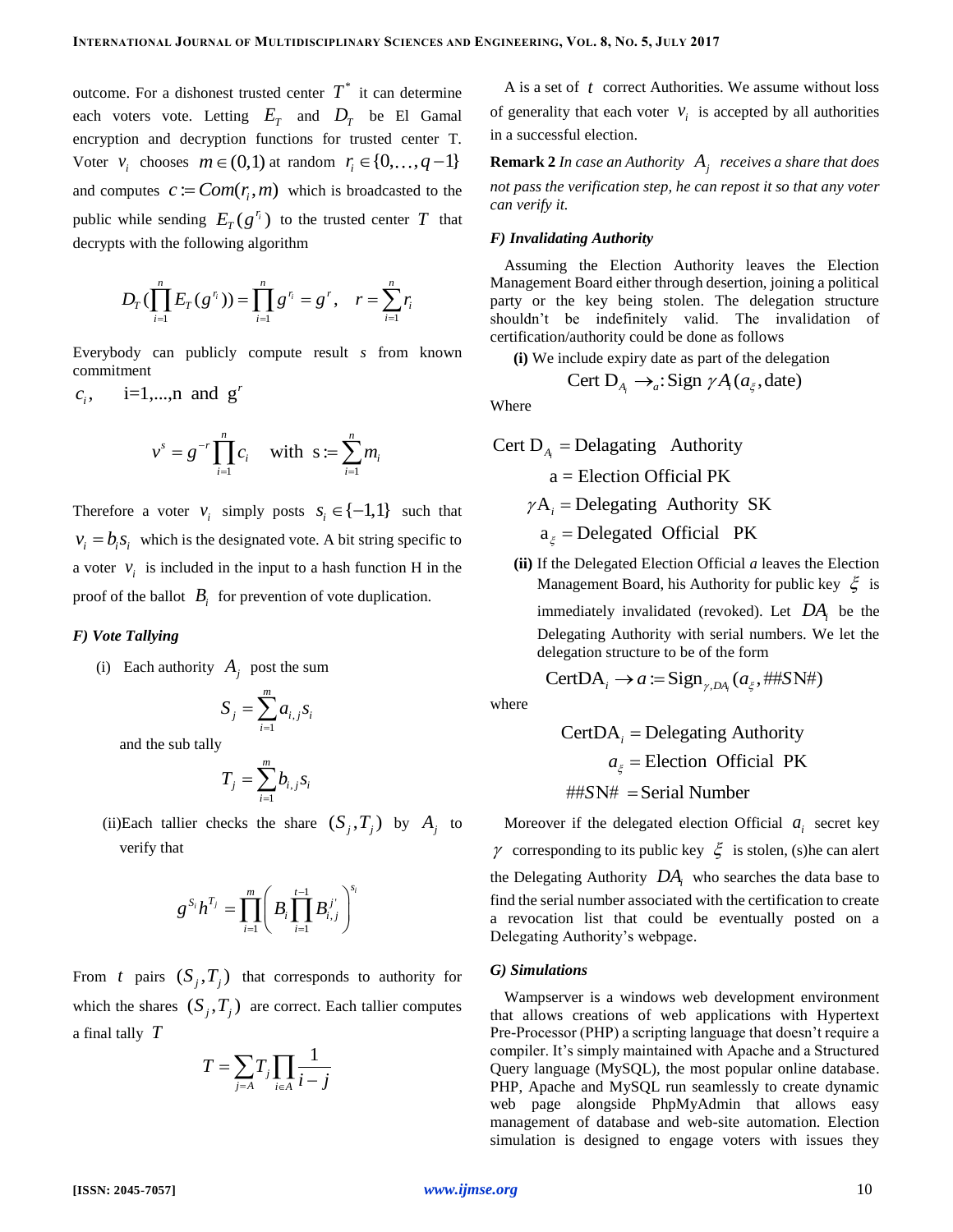pertinent about, give them an opportunity to contest as candidates through political parties affiliations or as independents, run campaigns and vote in an election. On Election Day election management set up polling stations, identify streams depending on the number of registered voters in electronic poll book. Organize security at each of the polling stations within the electoral jurisdiction. Ensure polling stations have sufficient polling booths that allow privacy. Create mechanism to ensure that political parties and their candidates don't campaign within the polling stations on the Election Day. Have Observers, Lobby Groups, Civil Societies and Scrutineers in the elections to countercheck transparency. Poll clerks are responsible for verification of the voters' identity. In this paper, we have proposed an electronic biometric voter verification ID to capture live biometric image and smartcard to verify the eligibility of persons previously registered. Eligible voters are given ballots. Shuffled electronic ballots that include the names and photos of candidates, political party affiliations logo or independent whenever a candidate is not affiliated to any party but excluding titles and prefixes. Some of the interfaces from the simulation of our hybrid cryptographic model are in the appendix section.

# **V. CONCLUSION**

This paper has clarified the requirement and key elements of e-voting system with focus on accuracy of voters' identity and tally using hybrid identification for our voters that incorporates both biometrics and cryptographic techniques to validate eligibility of the registered voters. Identity of voters ensures that there is no violation of one person one vote principle, fitting the principles proposed by IDEA. One time signature on the smartcard with computer chips store information and perform computations internally with physically protected keys and internal protocols ensures security.

Cryptographic techniques used authenticates integrity of data in transit during communication between voting terminals that collect election configuration information , reporting final election results and prevents man in the middle attacks. Our clearly shuffled electronic designed ballots allow voters to mandatorily verify their votes before casting, verify casting time and can be printed, reduces the high frequency of making unintended choices by the voters and spoilt votes. Moreover, shuffled ballots ensure that no candidate has advantage of being at the top of the list. Audio and braille enhancements ease the usability for those with disability conditions and ensure secrecy, incoercibility, integrity and uniqueness of the system. We have achieved real time display of results for the public via bulletin board in pie charts. The Election management has a reliable back up that can be audited for query by a disgruntled party. We have also developed criteria for invalidating certification/authority through expiry of contracts or revocations that can be posted on Delegation authority or elections management web page whenever election officials leave for whatever reason. In this paper we have accomplished a three level voting authority protocol with real time tallying of election results. The first level being county council, the second level being constituency and finally the national level corresponding to councilor, Member of Parliament and presidential seats respectively. We recommend

that future research be taken to a four level voting authority protocol with real time tally considering a third level with multiple races. This should include county assembly ward in level one, constituency in level two, county in level three and the entire nation in level four corresponding to member of county assembly, member of parliament, senator, governor, women representative and finally the president respectively taking note that the governor, senator and women representative all belong to the county or level three.

#### **REFERENCES**

- [1]. Abe Mayasuki: Universally Verifiable Mixnet with Verification Work Independent of Number of Mix Servers *Advances in Cryptology - EUROCRYPT '98*, Springer-Verlag pp. LNCS 1403:446-447, (1998).
- [2]. Andrew Neff: Verifiable Secret Shuffle and its Application to E voting *ACM: Conference on Computer & Computer Security,* pp. 116-125, (2001).
- [3]. Anil J., Sail P., Matoni D., and Dario M: *Handbook of Fingerprint Recognition* Springer-Varlag, New York (2003).
- [4]. Bev Harris: Black Box Voting *Ballot Tampering in the Twenty 21st Century* Bookstore & Library Edition, Talion Publishing. USA (2004).
- [5]. Clive Thompson: Can You Count On the Voting Machine New *York Magazine* (January 6, 2008)
- [6]. Craig Lambert: Voting into Vapor *Harvard Magazine* November - December 2004, Vol. 107, No. 2.
- [7]. Cramer R., Gennaro R., & Shoenmakers B.: A Secure & Optimally Efficient Multi-Authority Election Scheme *Advances in Cryptology- EUROCRYPT '97*, Springer-Verlag LNCS 1233: pp. 103–118, (1997).
- [8]. David Chaum ...et al.: *Towards a Trustworthy Elections, New Directions in Electronic Voting*, Springer-Verlag, Berlin Heidelberg, (2010).
- [9]. Ellein Theison: Myth Breakers: Facts About Electronic Voting
- [10]. Fiat, A & Shamir, A.: How to Prove Yourself (Practical Solutions to Identifications & Signature Problems) *Advances in Cryptology-CRYPTO '86* Springer-Verlag LNCS 263: 186-194, (1987).
- [11]. Fujioka A., Okamoto T. & Ohta K.: A Practical Voting Scheme for Large Scale Elections. *AUSCRYPT '92* Springer-Verlag LNCS 718 : 224 – 251, (1993).
- [12]. http://www.essvote.com/products/12/12 universal voting system.......March 3, 2017
- [13]. Markus Jacobson.: A Practical Mix *Advances in Cryptology-EUROCRYPT '97*, Springer - Verlag LNCS 1233:103-118 (1997).
- [14]. Rebecca Mercuri: Corrupted Polling, Inside Risks *Journal of Communications* ACM 36(11): 168 (1993).
- [15]. Rebecca Mercuri: Verification of Electronic Ballot Systems *Secure Electronic Voting* Advances in Information Security, Vol. 7, Kluwer Academic Publishers.
- [16]. Sako K. & Killian J.: A secure & Optimally Efficient Multi-Authority Election Scheme *Advances in Cryptology - EUROCRYPT '95*, Springer - Verlag LNCS 921: 393-403, (1995).
- [17]. Shamos Michael: Unilect Corporation PATRIOT Voting System: An Evaluation, April 2005.
- [18]. Steve Prettyman: Learn PHP 7*Object Oriented Modular Programming using HTML5, CSS3, JavaScript, XML, JSON and MySQL* Springer Science + Business Media New York (2016).
- [19]. www.coe.int/dgap/democracy/act /ggis/evoting, E-voting 202010 Biennial November Meeting.